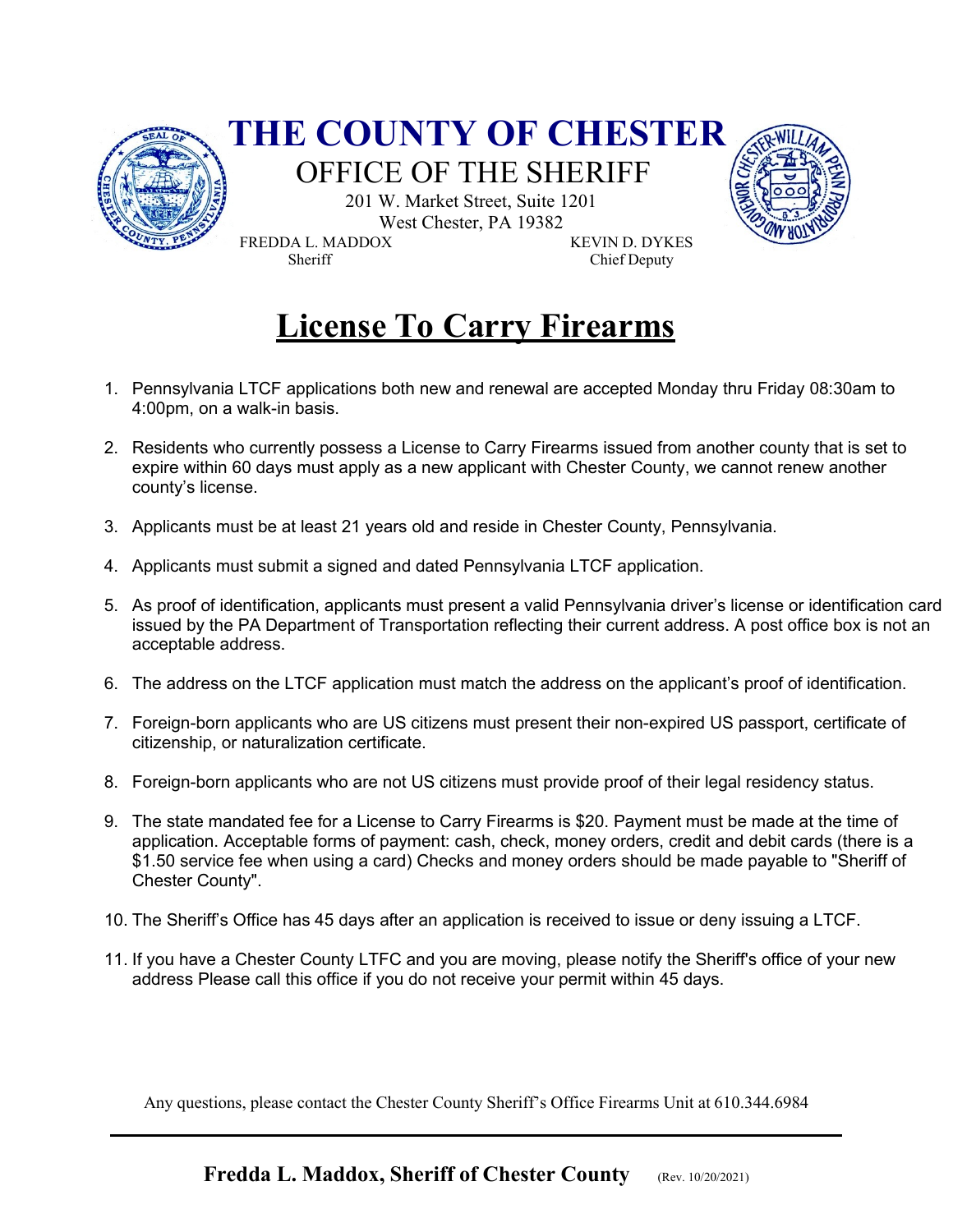# **Office of the Sheriff**

Chester County Justice Center, 201 W. Market Street, West Chester, PA 19382

SHERIFF PDL Sent

| <b>RENEWAL</b><br><b>NEW</b>                                                                                                                                                                                                                                                                                                                                                                                                                                                                                             |                                                                                                                                                                                                                                                                                                                                                                                                                                                                                                                                                                                                                                                                                                                                                                                                                                                                                                                                                                                                                                                                                                                                                                                         |                                                                    | COMMONWEALTH OF PENNSYLVANIA<br><b>APPLICATION FOR A PENNSYLVANIA LICENSE TO CARRY FIREARMS</b> |           |                                          | Phone: 610-344-6850                                                                                |              |                                |                        |               |                   | PDL Rec<br><b>JNET</b><br>Entered           |  |
|--------------------------------------------------------------------------------------------------------------------------------------------------------------------------------------------------------------------------------------------------------------------------------------------------------------------------------------------------------------------------------------------------------------------------------------------------------------------------------------------------------------------------|-----------------------------------------------------------------------------------------------------------------------------------------------------------------------------------------------------------------------------------------------------------------------------------------------------------------------------------------------------------------------------------------------------------------------------------------------------------------------------------------------------------------------------------------------------------------------------------------------------------------------------------------------------------------------------------------------------------------------------------------------------------------------------------------------------------------------------------------------------------------------------------------------------------------------------------------------------------------------------------------------------------------------------------------------------------------------------------------------------------------------------------------------------------------------------------------|--------------------------------------------------------------------|-------------------------------------------------------------------------------------------------|-----------|------------------------------------------|----------------------------------------------------------------------------------------------------|--------------|--------------------------------|------------------------|---------------|-------------------|---------------------------------------------|--|
| FOR USE BY ISSUING AUTHORITY: PICS Temp App. No                                                                                                                                                                                                                                                                                                                                                                                                                                                                          |                                                                                                                                                                                                                                                                                                                                                                                                                                                                                                                                                                                                                                                                                                                                                                                                                                                                                                                                                                                                                                                                                                                                                                                         |                                                                    |                                                                                                 |           |                                          |                                                                                                    |              |                                |                        |               |                   |                                             |  |
| License No.                                                                                                                                                                                                                                                                                                                                                                                                                                                                                                              |                                                                                                                                                                                                                                                                                                                                                                                                                                                                                                                                                                                                                                                                                                                                                                                                                                                                                                                                                                                                                                                                                                                                                                                         | Temporary License Approval Date<br>Permanent License Approval Date |                                                                                                 |           |                                          |                                                                                                    |              |                                |                        |               |                   |                                             |  |
| Rejection Date<br>Reason for Rejection                                                                                                                                                                                                                                                                                                                                                                                                                                                                                   |                                                                                                                                                                                                                                                                                                                                                                                                                                                                                                                                                                                                                                                                                                                                                                                                                                                                                                                                                                                                                                                                                                                                                                                         |                                                                    |                                                                                                 | Signature |                                          |                                                                                                    |              |                                |                        |               |                   |                                             |  |
| APPLICANT INFORMATION - TYPE/PRINT IN BLUE OR BLACK INK                                                                                                                                                                                                                                                                                                                                                                                                                                                                  |                                                                                                                                                                                                                                                                                                                                                                                                                                                                                                                                                                                                                                                                                                                                                                                                                                                                                                                                                                                                                                                                                                                                                                                         |                                                                    |                                                                                                 |           |                                          |                                                                                                    |              |                                |                        |               |                   |                                             |  |
| 2. JR., ETC.<br><b>1. LAST NAME</b>                                                                                                                                                                                                                                                                                                                                                                                                                                                                                      |                                                                                                                                                                                                                                                                                                                                                                                                                                                                                                                                                                                                                                                                                                                                                                                                                                                                                                                                                                                                                                                                                                                                                                                         |                                                                    | <b>3. FIRST NAME</b><br><b>4. MIDDLE NAME</b>                                                   |           |                                          |                                                                                                    |              | 5. PHOTO ID/DRIVER LICENSE NO. |                        |               | 6. STATE          |                                             |  |
| 7a. DATE OF BIRTH                                                                                                                                                                                                                                                                                                                                                                                                                                                                                                        | <b>8. SOCIAL SECURITY NUMBER</b><br><b>7b. PLACE OF BIRTH</b><br>(Optional)                                                                                                                                                                                                                                                                                                                                                                                                                                                                                                                                                                                                                                                                                                                                                                                                                                                                                                                                                                                                                                                                                                             |                                                                    | 9. AGE                                                                                          |           |                                          | <b>10. SEX</b>                                                                                     | 11. RACE     | 12. HEIGHT                     |                        |               |                   | 13. WEIGHT   14. HAIR COLOR   15. EYE COLOR |  |
| <b>16. STREET ADDRESS</b>                                                                                                                                                                                                                                                                                                                                                                                                                                                                                                |                                                                                                                                                                                                                                                                                                                                                                                                                                                                                                                                                                                                                                                                                                                                                                                                                                                                                                                                                                                                                                                                                                                                                                                         |                                                                    | 17. CITY                                                                                        |           |                                          | 18. STATE                                                                                          | 19. ZIP CODE |                                | 20. HOME TELEPHONE NO. |               |                   |                                             |  |
| 21. EMPLOYER/BUSINESS NAME                                                                                                                                                                                                                                                                                                                                                                                                                                                                                               |                                                                                                                                                                                                                                                                                                                                                                                                                                                                                                                                                                                                                                                                                                                                                                                                                                                                                                                                                                                                                                                                                                                                                                                         |                                                                    |                                                                                                 |           | 22. WORK TELEPHONE NO.<br>23. OCCUPATION |                                                                                                    |              |                                |                        |               |                   |                                             |  |
| <b>24. ADDRESS</b>                                                                                                                                                                                                                                                                                                                                                                                                                                                                                                       |                                                                                                                                                                                                                                                                                                                                                                                                                                                                                                                                                                                                                                                                                                                                                                                                                                                                                                                                                                                                                                                                                                                                                                                         | <b>25. CITY</b>                                                    |                                                                                                 |           |                                          |                                                                                                    |              | 27. ZIP CODE<br>26. STATE      |                        |               |                   |                                             |  |
| 28. REASON FOR A LICENSE TO CARRY FIREARMS:                                                                                                                                                                                                                                                                                                                                                                                                                                                                              |                                                                                                                                                                                                                                                                                                                                                                                                                                                                                                                                                                                                                                                                                                                                                                                                                                                                                                                                                                                                                                                                                                                                                                                         |                                                                    |                                                                                                 |           |                                          |                                                                                                    |              |                                |                        |               |                   |                                             |  |
| $\Box$ Self-Defense<br>$\Box$ HUNTING/FISHING<br>T TARGET SHOOTING<br>$\Box$ other<br>$\Box$ EMPLOYMENT<br><b>IN GUN COLLECTING</b><br>29. TWO REFERENCES - NOT FAMILY MEMBERS                                                                                                                                                                                                                                                                                                                                           |                                                                                                                                                                                                                                                                                                                                                                                                                                                                                                                                                                                                                                                                                                                                                                                                                                                                                                                                                                                                                                                                                                                                                                                         |                                                                    |                                                                                                 |           |                                          |                                                                                                    |              |                                |                        |               |                   |                                             |  |
| <b>NAME</b>                                                                                                                                                                                                                                                                                                                                                                                                                                                                                                              |                                                                                                                                                                                                                                                                                                                                                                                                                                                                                                                                                                                                                                                                                                                                                                                                                                                                                                                                                                                                                                                                                                                                                                                         | <b>ADDRESS</b>                                                     |                                                                                                 |           |                                          |                                                                                                    |              |                                |                        | TELEPHONE NO. |                   |                                             |  |
| <b>NAME</b>                                                                                                                                                                                                                                                                                                                                                                                                                                                                                                              | <b>ADDRESS</b>                                                                                                                                                                                                                                                                                                                                                                                                                                                                                                                                                                                                                                                                                                                                                                                                                                                                                                                                                                                                                                                                                                                                                                          |                                                                    |                                                                                                 |           |                                          |                                                                                                    |              |                                |                        |               | TELEPHONE NO.     |                                             |  |
| APPLICANTS ARE DETERMINED TO BE ELIGIBLE FOR A LICENSE TO CARRY FIREARMS BASED UPON CRITERIA SET FORTH WITHIN THE PENNSYLVANIA UNIFORM FIREARMS ACT (18 PA.C.S.<br>CHAPTER 61) § 6105, DEALING WITH INDIVIDUALS NOT TO POSSESS FIREARMS AND § 6109, DEALING WITH THE ISSUANCE OF A LICENSE TO CARRY FIREARMS.                                                                                                                                                                                                            |                                                                                                                                                                                                                                                                                                                                                                                                                                                                                                                                                                                                                                                                                                                                                                                                                                                                                                                                                                                                                                                                                                                                                                                         |                                                                    |                                                                                                 |           |                                          |                                                                                                    |              |                                |                        |               |                   |                                             |  |
| 30. DO YOU MEET ANY OF THE FOLLOWING PROHIBITING CRITERIA UNDER 18 PA.C.S. § 6109(e)(1)? CHECK YES OR NO IN THE BOX BY<br>EACH QUESTION:                                                                                                                                                                                                                                                                                                                                                                                 |                                                                                                                                                                                                                                                                                                                                                                                                                                                                                                                                                                                                                                                                                                                                                                                                                                                                                                                                                                                                                                                                                                                                                                                         |                                                                    |                                                                                                 |           |                                          |                                                                                                    |              |                                |                        |               |                   |                                             |  |
|                                                                                                                                                                                                                                                                                                                                                                                                                                                                                                                          | A. IS YOUR CHARACTER AND REPUTATION SUCH THAT YOU WOULD BE LIKELY TO ACT IN A MANNER DANGEROUS TO PUBLIC<br>SAFETY?                                                                                                                                                                                                                                                                                                                                                                                                                                                                                                                                                                                                                                                                                                                                                                                                                                                                                                                                                                                                                                                                     |                                                                    |                                                                                                 |           |                                          |                                                                                                    |              |                                |                        |               |                   | <b>YES</b><br>NO.                           |  |
| HAVE YOU EVER BEEN CONVICTED OF AN OFFENSE UNDER THE ACT OF APRIL 14, 1972 (P.L. 233, NO. 64) KNOWN AS THE<br>В.<br>CONTROLLED SUBSTANCE, DRUG, DEVICE AND COSMETIC ACT (CSDDCA)? (AS PROVIDED IN 18 PA.C.S. § 6109(e)(1)(II), ANY<br>$\Box$ Yes $\Box$<br>NO.<br>PENNSYLVANIA DRUG CONVICTION UNDER THE CSDDCA IS PROHIBITING FOR A LICENSE TO CARRY.)                                                                                                                                                                  |                                                                                                                                                                                                                                                                                                                                                                                                                                                                                                                                                                                                                                                                                                                                                                                                                                                                                                                                                                                                                                                                                                                                                                                         |                                                                    |                                                                                                 |           |                                          |                                                                                                    |              |                                |                        |               |                   |                                             |  |
| C.                                                                                                                                                                                                                                                                                                                                                                                                                                                                                                                       | HAVE YOU EVER BEEN CONVICTED OF A CRIME ENUMERATED IN § 6105(b), OR DO ANY OF THE CONDITIONS UNDER<br>NO.<br>YES.<br>§ 6105(c) APPLY TO YOU?<br>(READ INFORMATION ON BACK PRIOR TO ANSWERING)                                                                                                                                                                                                                                                                                                                                                                                                                                                                                                                                                                                                                                                                                                                                                                                                                                                                                                                                                                                           |                                                                    |                                                                                                 |           |                                          |                                                                                                    |              |                                |                        |               |                   |                                             |  |
|                                                                                                                                                                                                                                                                                                                                                                                                                                                                                                                          | D. HAVE YOU EVER BEEN ADJUDICATED DELINQUENT FOR A CRIME ENUMERATED IN § 6105 OR FOR AN OFFENSE UNDER<br>YES<br>THE CONTROLLED SUBSTANCE, DRUG, DEVICE AND COSMETIC ACT?                                                                                                                                                                                                                                                                                                                                                                                                                                                                                                                                                                                                                                                                                                                                                                                                                                                                                                                                                                                                                |                                                                    |                                                                                                 |           |                                          |                                                                                                    |              |                                |                        |               |                   | NO.                                         |  |
| Е.                                                                                                                                                                                                                                                                                                                                                                                                                                                                                                                       | HAVE YOU EVER BEEN INVOLUNTARILY COMMITTED TO A HOSPITAL/HEALTH CARE FACILITY FOR A MENTAL HEALTH<br>CONDITION OR OTHER TREATMENT, OR ADJUDICATED INCOMPETENT/INCAPACITATED?                                                                                                                                                                                                                                                                                                                                                                                                                                                                                                                                                                                                                                                                                                                                                                                                                                                                                                                                                                                                            |                                                                    |                                                                                                 |           |                                          |                                                                                                    |              |                                |                        |               | <b>YES</b><br>NO. |                                             |  |
| F.                                                                                                                                                                                                                                                                                                                                                                                                                                                                                                                       | ARE YOU AN INDIVIDUAL WHO IS A HABITUAL DRUNKARD, OR WHO IS ADDICTED TO OR AN UNLAWFUL USER OF<br>MARIJUANA OR A STIMULANT, DEPRESSANT, OR NARCOTIC DRUG?                                                                                                                                                                                                                                                                                                                                                                                                                                                                                                                                                                                                                                                                                                                                                                                                                                                                                                                                                                                                                               |                                                                    |                                                                                                 |           |                                          |                                                                                                    |              |                                |                        |               |                   | <b>YES</b><br>NO.                           |  |
| ARE YOU NOW CHARGED WITH, OR HAVE YOU EVER BEEN CONVICTED OF A CRIME PUNISHABLE BY IMPRISONMENT FOR A<br>G.<br>TERM EXCEEDING ONE YEAR? THIS IS THE MAXIMUM SENTENCE YOU COULD HAVE RECEIVED, NOT THE ACTUAL<br>SENTENCE YOU DID RECEIVE. (IT DOES NOT INCLUDE FEDERAL OR STATE OFFENSES PERTAINING TO ANTITRUST, UNFAIR<br>YES I<br>TRADE PRACTICES, RESTRAINTS OF TRADE, OR REGULATION OF BUSINESS; OR STATE OFFENSES CLASSIFIED AS<br>MISDEMEANORS AND PUNISHABLE BY A TERM OF IMPRISONMENT NOT EXCEEDING TWO YEARS.) |                                                                                                                                                                                                                                                                                                                                                                                                                                                                                                                                                                                                                                                                                                                                                                                                                                                                                                                                                                                                                                                                                                                                                                                         |                                                                    |                                                                                                 |           |                                          |                                                                                                    |              |                                |                        |               | -NO               |                                             |  |
| Η.                                                                                                                                                                                                                                                                                                                                                                                                                                                                                                                       | HAVE YOU EVER RECEIVED A DISHONORABLE DISCHARGE FROM THE UNITED STATES ARMED FORCES?                                                                                                                                                                                                                                                                                                                                                                                                                                                                                                                                                                                                                                                                                                                                                                                                                                                                                                                                                                                                                                                                                                    |                                                                    |                                                                                                 |           |                                          |                                                                                                    |              |                                |                        |               |                   | <b>YES</b><br>NO                            |  |
| Ι.<br>TITLE 75 (RELATING TO MOTOR VEHICLES).                                                                                                                                                                                                                                                                                                                                                                                                                                                                             |                                                                                                                                                                                                                                                                                                                                                                                                                                                                                                                                                                                                                                                                                                                                                                                                                                                                                                                                                                                                                                                                                                                                                                                         |                                                                    |                                                                                                 |           |                                          | ARE YOU A FUGITIVE FROM JUSTICE? THIS DOES NOT APPLY TO MOVING OR NONMOVING SUMMARY OFFENSES UNDER |              |                                |                        |               |                   | <b>YES</b><br>NO                            |  |
| ARE YOU PROHIBITED FROM POSSESSING OR ACQUIRING A FIREARM UNDER THE STATUTES OF THE UNITED STATES?<br>J.                                                                                                                                                                                                                                                                                                                                                                                                                 |                                                                                                                                                                                                                                                                                                                                                                                                                                                                                                                                                                                                                                                                                                                                                                                                                                                                                                                                                                                                                                                                                                                                                                                         |                                                                    |                                                                                                 |           |                                          |                                                                                                    |              |                                |                        |               |                   | <b>YES</b><br>NO                            |  |
| 31. ARE YOU A UNITED STATES CITIZEN? IF NO, COUNTRY OF BIRTH<br>COUNTRY OF CITIZENSHIP<br>ALIEN REGISTRATION # OR I-94#                                                                                                                                                                                                                                                                                                                                                                                                  |                                                                                                                                                                                                                                                                                                                                                                                                                                                                                                                                                                                                                                                                                                                                                                                                                                                                                                                                                                                                                                                                                                                                                                                         |                                                                    |                                                                                                 |           |                                          |                                                                                                    |              |                                |                        |               | NO<br>YES.        |                                             |  |
|                                                                                                                                                                                                                                                                                                                                                                                                                                                                                                                          | 32. IF YOU ARE A RESIDENT OF ANOTHER STATE, DO YOU POSSESS A CURRENT LICENSE, PERMIT, OR SIMILAR DOCUMENT TO CARRY A<br>FIREARM ISSUED BY THAT STATE? IF YES, ATTACH A PHOTOCOPY OF THE DOCUMENT TO THIS FORM.                                                                                                                                                                                                                                                                                                                                                                                                                                                                                                                                                                                                                                                                                                                                                                                                                                                                                                                                                                          |                                                                    |                                                                                                 |           |                                          |                                                                                                    |              |                                |                        |               |                   | <b>YES</b><br>NO.                           |  |
|                                                                                                                                                                                                                                                                                                                                                                                                                                                                                                                          | 33. I have never been convicted of a crime that prohibits me from possessing or acquiring a firearm under Federal or State law. I am of sound mind and have<br>never been committed to a mental institution or mental health care facility. I hereby certify that the statements contained herein are true and correct to the<br>best of my knowledge and belief. I understand that if I knowingly make any false statements herein, I am subject to penalties prescribed by law. I<br>authorize the sheriff, or his designee, or, in the case of first class cities, the chief or head of the police department, or his designee, to inspect only those<br>records or documents relevant to information required for this application. If I am issued a license and knowingly become ineligible to legally<br>possess or acquire firearms, I will promptly notify the sheriff of the county in which I reside or, if I reside in a city of the first class, the chief of<br>police of that city. This certification is made subject to both the penalties of § 4904 of the Crimes Code, 18 Pa.C.S., relating to unsworn falsifications to<br>authorities and the Uniform Firearms Act. |                                                                    |                                                                                                 |           |                                          |                                                                                                    |              |                                |                        |               |                   |                                             |  |
| <b>SIGNATURE - APPLICANT</b>                                                                                                                                                                                                                                                                                                                                                                                                                                                                                             |                                                                                                                                                                                                                                                                                                                                                                                                                                                                                                                                                                                                                                                                                                                                                                                                                                                                                                                                                                                                                                                                                                                                                                                         |                                                                    |                                                                                                 |           |                                          |                                                                                                    |              | <b>DATE OF APPLICATION</b>     |                        |               |                   |                                             |  |

**SIGNATURE - APPLICANT DATE OF APPLICATION**